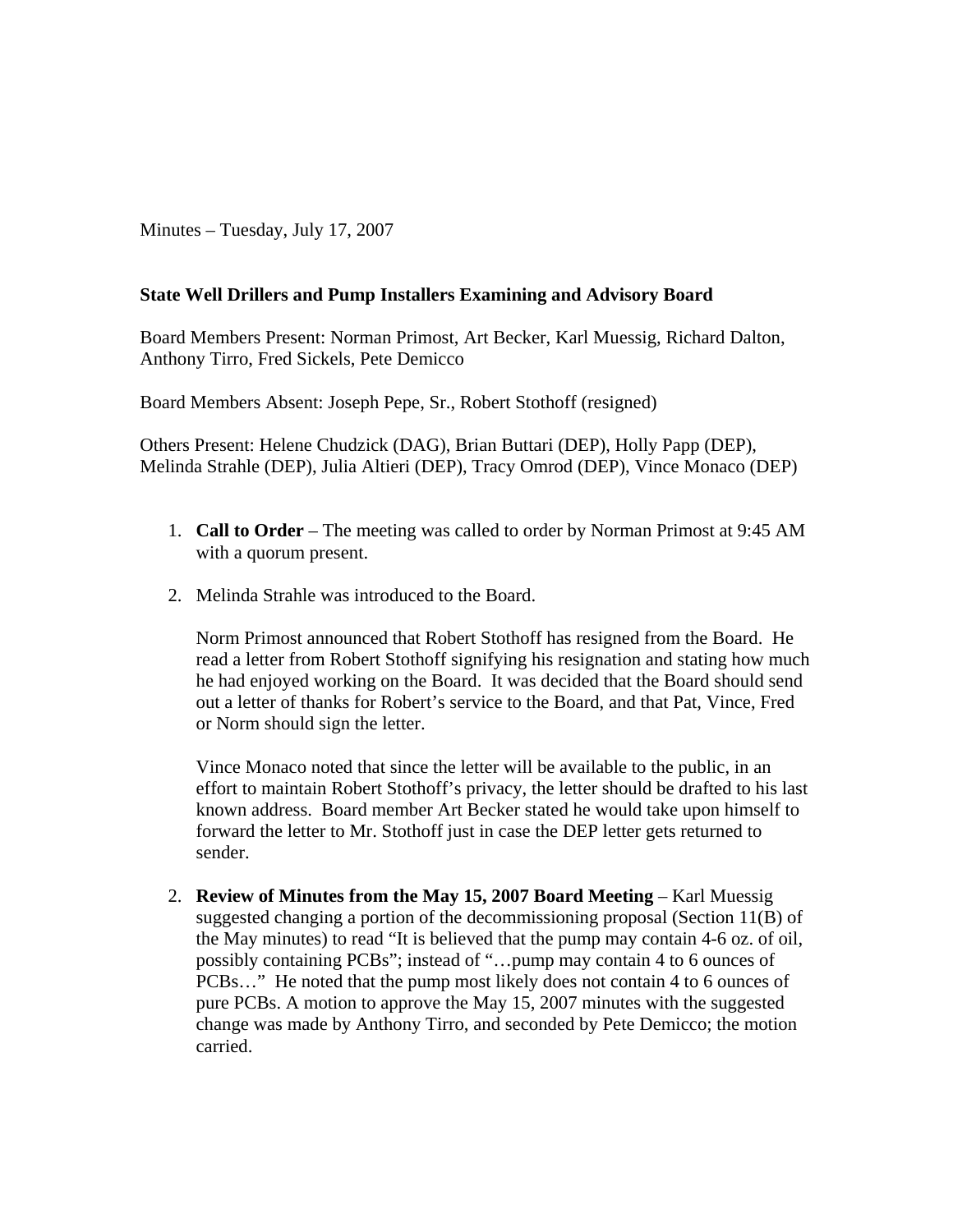3. **Board Vacancy** – A notice stating that there is an opening on the Board and requesting applicants for the position has been posted on the NJDEP website (Division of Water Supply). Art Becker has had calls from 3 drillers regarding their interest in the board position, and they say they are planning to submit their resumes.

## 4. **Testing and Licensing Issues** –

**A. Pump Installers** – It was noted that only one applicant (Richard Paprzycki) passed the exam.

A discussion by the Board ensued; various issues were brought to the table. These issues included 1) the need to review the test questions, specifically the regulation portion of the test, 2) the need for better study materials, 3) that although there is a need to review the tests and come up with better questions and/or study material, the Bureau is understaffed for such an undertaking, 4) if the Bureau should amend the rules to require attendance at a course in order to be allowed to sit for an exam, 5) would it be possible for the NJ Groundwater Association to create better study materials.

Art Becker suggested that a few Board members stay after the next scheduled Board meeting to review the tests and come up with better questions and/or create a study guide. Anthony Tirro suggested that this be done for all classes of tests, not just pump installers. It was decided that Norm Primost, Anthony Tirro, Art Becker, Pete Demicco, and Joe Pepe will meet at the DEP building on Monday, August 27, 2007 at 9:30am to review the tests for PI, SB, MW; and decide which questions need to be removed or revised. There was some concern that there must be no more than 4 board members present in the building at once in order to avoid having a quorum, Helene Chudzik will be consulted on this.

A motion to certify the Pump Installer exam scores was made by Karl Muessing and seconded by Pete Demicco – the motion was carried.

**B. Soil Borer** – Holly Papp noted that there is a mistake on the list of exam scores; Michael Trippett did not pass the technical section of his exam, and therefore, he failed.

Thomas Higgins was accidentally left off of the applicant list, which was approved during the May 15, 2007 meeting. In order for him to be able to sit for the June 12, 2007 test, the Board members voted via email to retroactively accept his application. Karl Muessig motioned to ratify the email vote in order to accept Thomas Higgins' test score, Art Becker seconded the motion, and the motion carried. A motion to approve the soil borer exam scores, with a correction to the outcome of Michael Trippett's exam, was made by Fred Sickels, and seconded by Karl Muessig; the motion carried.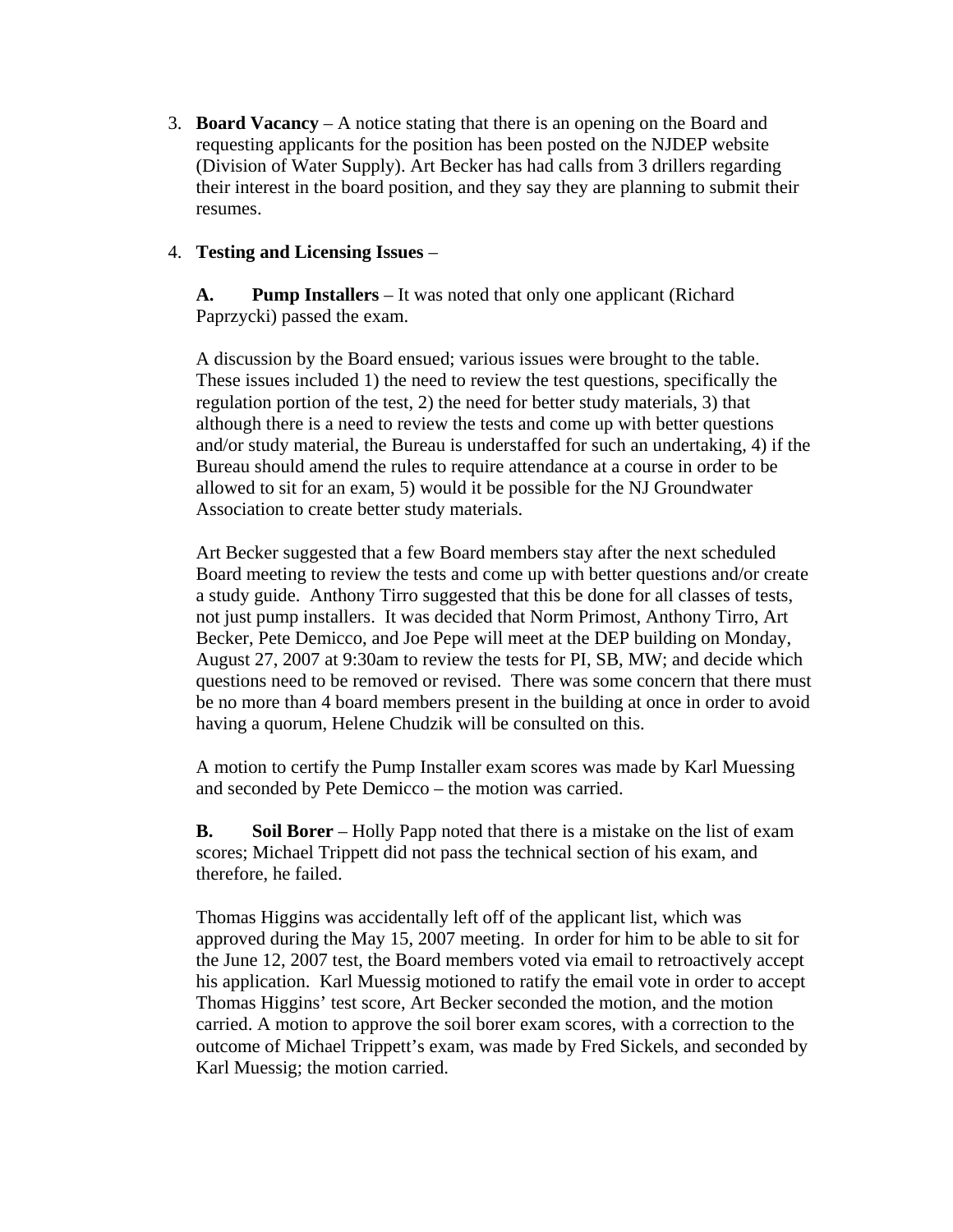**C. Monitoring Well** – A motion to approve the Monitoring Well exam scores was made by Anthony Tirro and was seconded by Karl Muessig; the motion carried.

The new *No cell phone or PDA policy* was sent out as a notice before the last testing period and the rule was enforced at the tests.

5. **DEP handles complaints** – Norm Primost brought up the subject of possibly beginning to take away or suspend drillers' licenses who are repeat offenders. He states that the provision to do so is in the regs, yet not utilized. Although offenses are reported and some action is taken (depending on the nature of the offense), it is unusual for a license to be suspended or taken away. Norm states that if this kind of consequence was enforced on repeat offenders, the word would get out among the drilling community and perhaps drillers would more closely adhere to the regs. He believes this is a common interest for both the industry and the DEP, and it is important in order to protect the future of honest and good Well Drillers. Additionally, he believes that the public needs access to more information regarding drillers in order to make more informed comparisons when choosing one. Norm had drafted a "Notice to Consumers" for posting on the DEP website that he asked the Board to review.

Upon review, Fred Sickels noted that complaints regarding drillers and their actions should come to the DEP first, and not the Board. He stated that only problems that may require suspension or revocation of a license should be brought to the Board for discussion. Julia Altieri noted that she receives a majority of the complaints about drillers and that probably 99% of those complaints are nonenforceable violations. However, when a serious violation is registered, the DEP takes (when feasible) immediate action. Richard Dalton noted that we don't have a set of penalties for specific violations in place that would make it easier to enforce. He suggested that when the regs are re-drafted, a penalty table should be added. Vince Monaco agreed for a more aggressive enforcement program; he thinks we should bring the worst offenders in front of the Board for discussions of suspension or revocation of their licenses.

Norm Primost now agrees that most enforcement issues shouldn't come in front of the Board, citing competitor issues. However, he believes the public and other well drillers need to be aware of punishment that is meted for violators; when guilt has been established and punishment handed-out, it needs to be publicized. Fred Sickels agreed that only closed, finalized cases should be published and that that a review of the schedule of penalties needs to be done.

Helene Chudzik stated that the statute needs a front-to-back update. The procedure sequence is confusing and the statute pre-dates the Administrative Procedures Act. She said that when a case might end up in enforcement action, a hearing before an Administrative Law Judge should first be held so that both the driller in question and the DEP can present their case and a record can be created.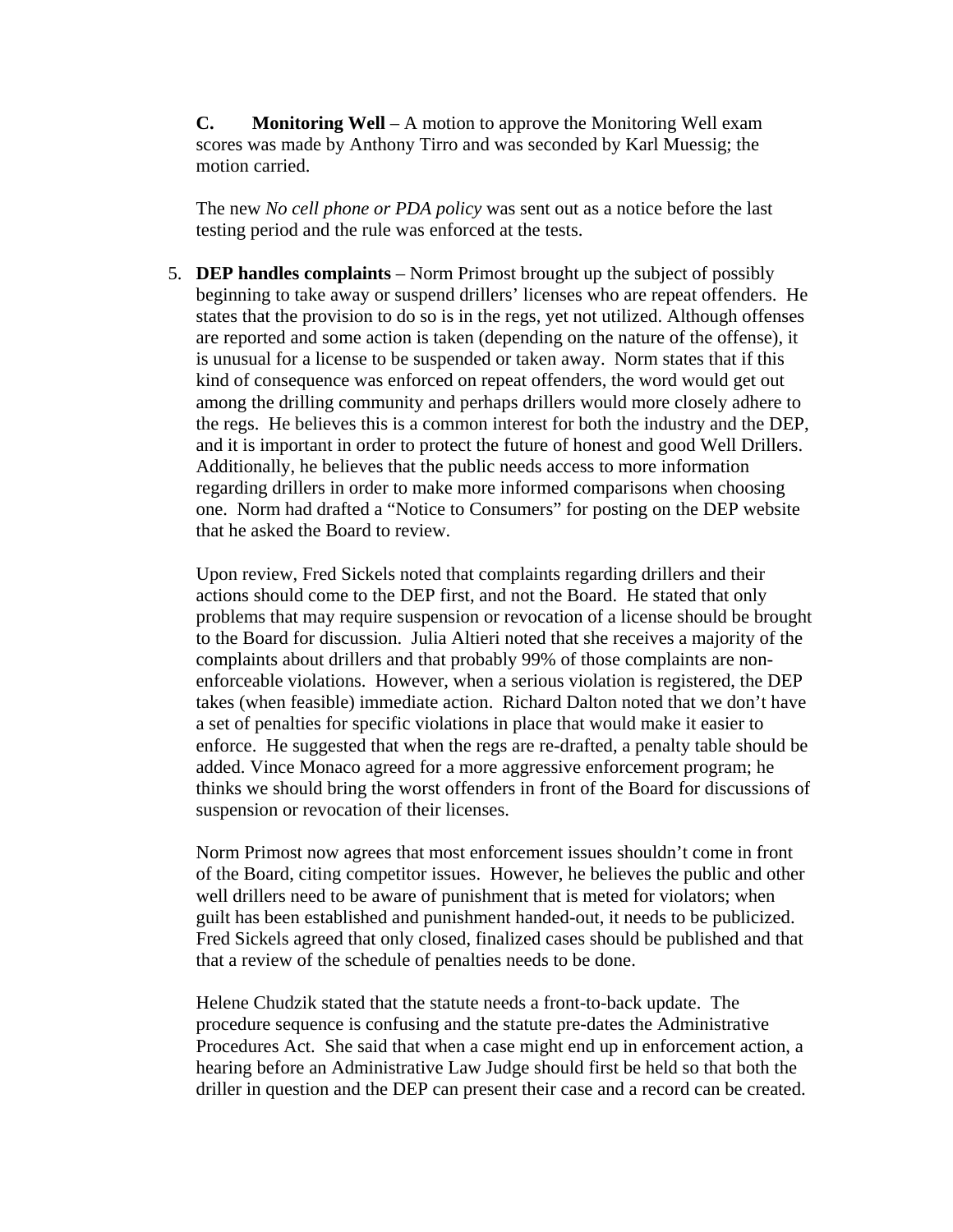The Board then reviews that record. Fred Sickels suggested adding a "Recent Enforcement Actions" section to the Board agenda.

When a discussion of how much of the historical violations should be made public was started, Helene Chudzik recommended we consider using a points system (similar to the DMV). Certain point values will be awarded to differing violations, and once a specified drop-off point has been established, those points would be removed from the driller's public record if no other violations were incurred during that time period. Pete Demicco noted that Pennsylvania and North Carolina send out newsletters, which contain a section listing all the enforcement actions taken against drillers in that state.

Norm Primost's draft needs to be revised.

## **6. Technical Issues**

Morrison performed a field demo of their proposed Geothermal Grout Mix on Wednesday, July 11, 2007. Richard Dalton, Anthony Tirro, Art Becker, and Steve Reya attended the demonstration. Richard Dalton stated that the first batch they mixed was too watery and Morrison admitted that they made a mistake mixing that batch. He says that the second batch was a little better, but still thin. It was noted that they had no way of measuring the amount of grout and/or water they were using to create the mix. Steve Reya had also expressed concern that the proposal stated that they would use 3x6 sample tubes and Morrison only had 2x4 sample tubes onsite. It was noted that other aspects of the proposal were not replicated onsite.

Concern was raised by Anthony Tirro as to whether pumping the mix for 100 ft horizontally in any way mirrors the conditions that would be created when grouting a 500 ft well with that same material. Art Becker was disappointed with the demo, calling it a "comedy of errors". There were problems with the equipment, they didn't meet the specs with their mud scale, they had no way to measure the amount of water they were using, and they brought different equipment than they included on the proposal.

Helene Chudzik stated that the Board/DEP needs to be clear about what is and is not acceptable for these procedures, and that they need to tell the company beforehand exactly what they are looking for.

Norm Primost motioned to have all future field demonstrations replicate the actual conditions on which the process or material in question would exist; Tony Tirro seconded it – and the motion carried.

Vince Monaco stated that Steve Reya will prepare a formal response to Morrison concerning the demo and will forward the response to Board members for their review and added input. Karl Muessig suggested to not wait for the permeability tests to come back before preparing the response. He thinks we should tell them